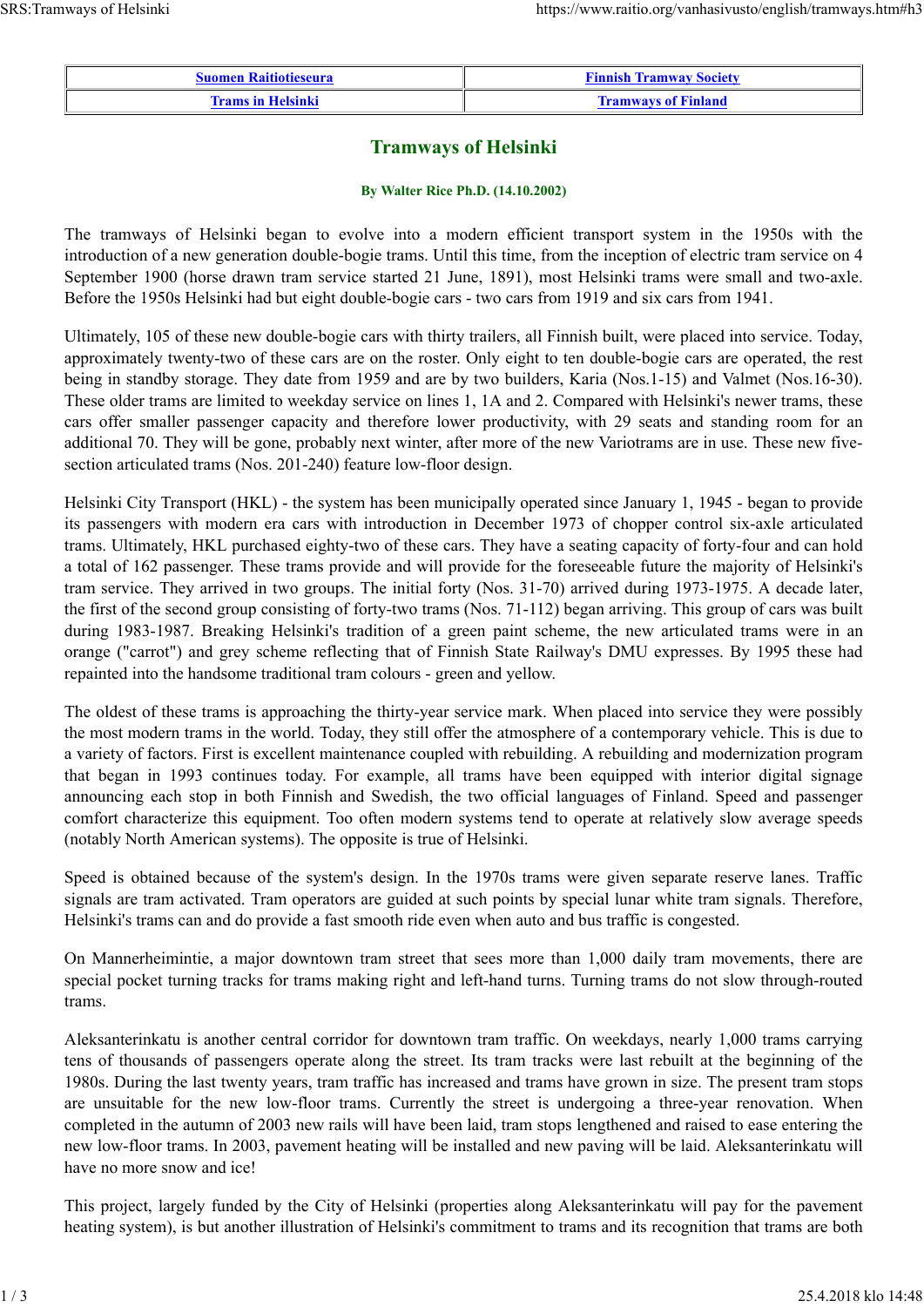a unique and invaluable urban transit asset. Finland is concerned with clean air - Helsinki's trams do not leave exhaust in their wake.

At the start of the twentieth century when electrically tram service began with a four-line 13 kilometres, system, Helsinki was a small city. As late as, the late 1880s Helsinki's population was only 43,000. Today Helsinki has approximate population of 500, 000 with a total one million in the metropolitan area. As a result many sections of Helsinki the tram system serves are relatively new neighbourhoods (lines 4, 6, 7A, 7B, 8 and 10). Track design has taken advantage of this opportunity. Often centre- private-reservations have been provided. On the 7A and 7B tracks run next to the curb to facilitate passenger boarding. In older areas of the city, Eira for example, the sidewalks have been extended to the tracks.

The fare system helps rapid boarding. A flat-fare POP (Proof-of-Purchase) system is in effect. Most passengers use prepaid tickets that range from a single ticket to an annual pass. Also, available are 1-day, 3-day and 5-day tourist tickets. On trams and buses passengers can buy single and group ticket, but as much as 50% higher than a prepaid ticket. This pricing policy purposely discourages on board purchases that tend to slow service. Typically, a tram pulls up at a stop and all doors are opened for boarding riders. On buses, however, passengers must show their tickets and passes to the driver when they board. Roving fare inspectors working in pairs verify tram tickets. A penalty fee of 42 Euros plus a single 2 Euro fare is assessed fare evaders. Conductresses (all conductors were women) were last used in May 1987.

Tram operators work on a drop-back system. That is, they are in "the seat" for an approximately two/three hour straight period before being relieved. At terminal points, a short "catch-up" period is built into the schedule. Therefore, trams are effectively constantly on the move. This policy maximizes the productivity of the trams, since fewer trams are required to meet a given headway pattern. A stationary tram is not a productive asset.

Helsinki Transport operates 75 kilometres (at the system's peak in 1956. 93 kilometres were in service) of 1000 mm (3ft 3.375 in) gauge track with 105 scheduled in service weekday trams on eleven routes (see table for route listing). Trams run on 600 volts direct current with fourteen substations that convert power from 10,000 volts.

Tram ridership has been on a consistent upward trend in recent years. During 2000, Helsinki's trams carried 56.7 million passengers and ran a grand collective total of 5.1 million kilometres. These ridership increases imply the need for increased future capacity combined with the desire to remove from operation the remaining obsolete 1959 four-axle trams (also, schedules have been missed because of a lack of daily availability of these cars), and the anticipated 2005 opening of a new tram line No. 9, caused HKL to order a total of forty new 24.4 meter three-truck five-sectioned low-floor articulated trams. HKL ordered the first twenty (Nos. 201- 220) in March 1996. On 31 May 2000 an additional order of twenty cars (Nos. 221-240) was placed. The orders were placed with ADtranz (ABB Daimler-Benz Transportation). As of 1 May 2001 Bombardier became the builder. Assembly of these Germany technology trams is in Finland at the Talgo-Transtech facility at Otanmäki. The first cars of this type - Nos. 202 and 203 - entered revenue service on Route 10 on 30 August 1999.

To achieve a total low-floor design, each of the twelve wheels has a hub motor. Conventionally designed trams have their motors separate from the wheels. This design resulted in the cars being modified to reduce the noise as the trams pass through special work - switches and crossings. These modifications have resulted in a delay in tram acceptance. The noise is because of the closeness of the ride to the wheels and the increase in unsprung weight, resulting from combining the wheels and motors. Each of the low-floor tram operators has their own smart card that adjusts the drivers seat, mirrors, instrument panel and controls to their individual requirements. The cabs also have their own air-conditioning system.

The proposed new tram route No. 9 will run from Tarkk´ampujankatu to Ilmalantori. Route No. 10 currently serves the section of the No. 9 south of the City Center. HKL will reroute the 10 to provide additional service to the commercial and residential neighbourhoods of Helsinki's shipbuilding area. The new No. 9 will require two sections of new track. Otherwise, it will offer a new routing over existing track. Three bus lines will be either totally or partially replaced by this new tram service.

Uniquely, HKL has rebuilt 1959 four-axle tram No. 15 to a restaurant tram and renumbered it No. 175. A beer company sponsors the handsome red tram. It operates on a city centre loop routing on an hourly schedule during the summer from a point just east of Helsinki's impressive Central Railway Station. Fares include one beer with the trip.